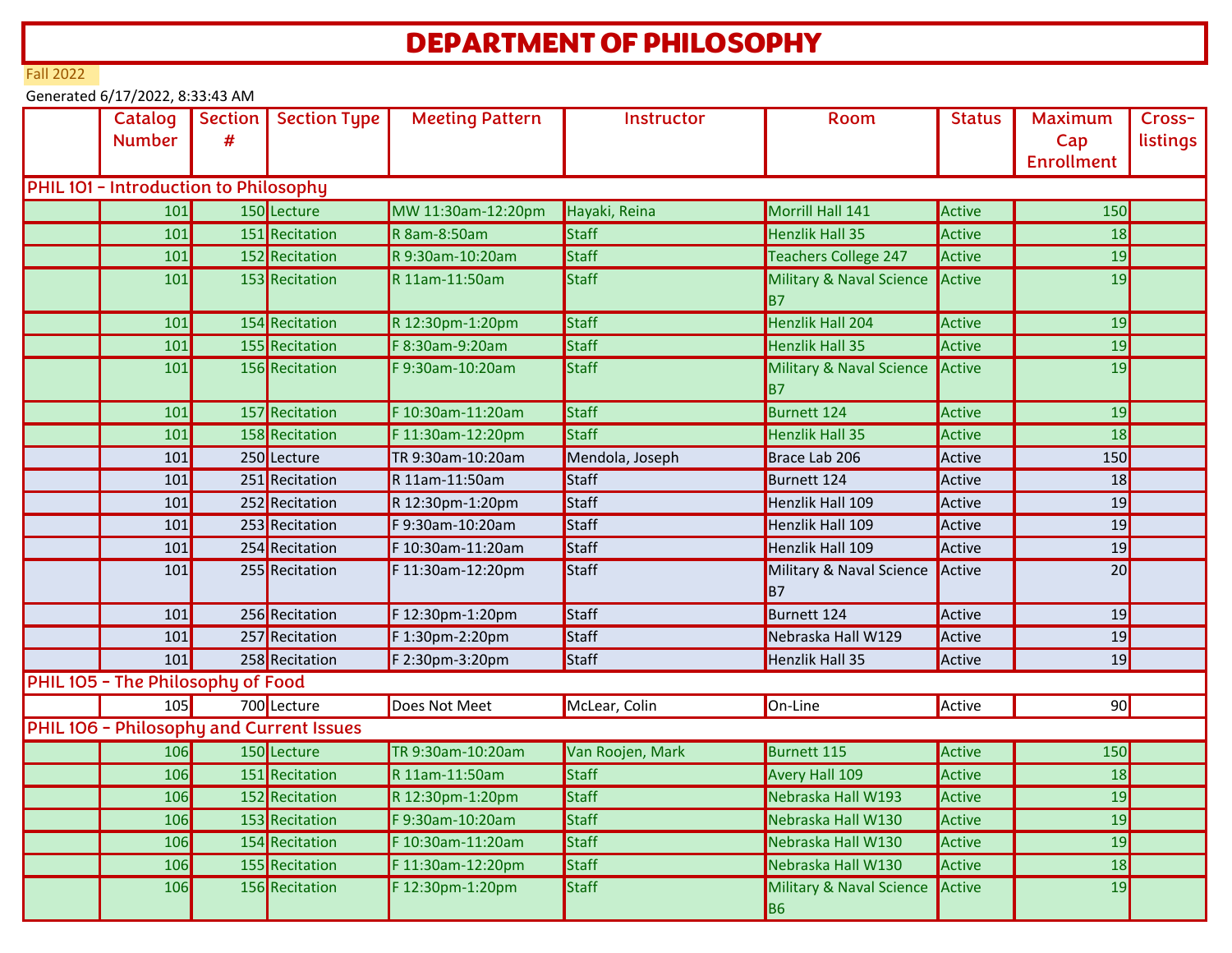|                                 | 106                                     |  | 157 Recitation                                         | F 1:30pm-2:20pm   | Staff           | Military & Naval Science<br><b>B6</b> | Active | 19              |  |
|---------------------------------|-----------------------------------------|--|--------------------------------------------------------|-------------------|-----------------|---------------------------------------|--------|-----------------|--|
|                                 | <b>106</b>                              |  | 158 Recitation                                         | F 2:30pm-3:20pm   | Staff           | Military & Naval Science<br>B7        | Active | 19              |  |
|                                 | 106                                     |  | 250 Lecture                                            | MW 9:30am-10:20am | Thompson, Adam  | Burnett 115                           | Active | 150             |  |
|                                 | 106                                     |  | 251 Recitation                                         | R 8am-8:50am      | <b>Staff</b>    | Military & Naval Science<br><b>B7</b> | Active | 18              |  |
|                                 | 106                                     |  | 252 Recitation                                         | R 9:30am-10:20am  | Staff           | Henzlik Hall 109                      | Active | 19              |  |
|                                 | 106                                     |  | 253 Recitation                                         | R 11am-11:50am    | Staff           | Beadle Center N176                    | Active | 19              |  |
|                                 | 106                                     |  | 254 Recitation                                         | R 12:30pm-1:20pm  | Staff           | Oldfather Hall 203                    | Active | 19              |  |
|                                 | 106                                     |  | 255 Recitation                                         | F 8:30am-9:20am   | Staff           | Henzlik Hall 204                      | Active | 18              |  |
|                                 | 106                                     |  | 256 Recitation                                         | F 9:30am-10:20am  | <b>Staff</b>    | Nebraska Hall W131                    | Active | 19              |  |
|                                 | 106                                     |  | 257 Recitation                                         | F 10:30am-11:20am | Staff           | Nebraska Hall W196                    | Active | 19              |  |
|                                 | 106                                     |  | 258 Recitation                                         | F 11:30am-12:20pm | Staff           | Nebraska Hall W129                    | Active | 19              |  |
|                                 | 106                                     |  | 350 Lecture                                            | TR 11am-11:50am   | Brunero, John   | <b>Louise Pound Hall 27</b>           | Active | 75              |  |
|                                 | 106                                     |  | 351 Recitation                                         | F 9:30am-10:20am  | <b>Staff</b>    | Henzlik Hall 36                       | Active | 18              |  |
|                                 | 106                                     |  | 352 Recitation                                         | F 10:30am-11:20am | <b>Staff</b>    | Othmer Hall 110                       | Active | $\overline{20}$ |  |
|                                 | 106                                     |  | 353 Recitation                                         | F 11:30am-12:20pm | <b>Staff</b>    | Teachers College 247                  | Active | 19              |  |
|                                 | 106                                     |  | 354 Recitation                                         | F 12:30pm-1:20pm  | Staff           | Nebraska Hall W129                    | Active | 19              |  |
|                                 |                                         |  | PHIL 110 - Introduction to Logic and Critical Thinking |                   |                 |                                       |        |                 |  |
|                                 | 110                                     |  | 150 Lecture                                            | TR 9:30am-10:20am | Casullo, Albert | Henzlik Hall 53                       | Active | 69              |  |
|                                 | 110                                     |  | $151$ Quiz                                             | F 9:30am-10:20am  | <b>Staff</b>    | Military & Naval Science<br><b>B6</b> | Active | 18              |  |
|                                 | 110                                     |  | 152 Quiz                                               | F 10:30am-11:20am | Staff           | Military & Naval Science<br><b>B7</b> | Active | 17              |  |
|                                 | 110                                     |  | 153 Quiz                                               | F 12:30pm-1:20pm  | Staff           | Teachers College 247                  | Active | 17              |  |
|                                 | 110                                     |  | 154 Quiz                                               | F 1:30pm-2:20pm   | Staff           | Henzlik Hall 35                       | Active | 17              |  |
|                                 | <b>PHIL 208 - Business Ethics</b>       |  |                                                        |                   |                 |                                       |        |                 |  |
|                                 | 208                                     |  | $1$ Lecture                                            | TR 2pm-3:15pm     | Thompson, Adam  | Burnett 121                           | Active | 30              |  |
|                                 | PHIL 211 - Introduction to Modern Logic |  |                                                        |                   |                 |                                       |        |                 |  |
|                                 | 211                                     |  | 1 Lecture                                              | MW 3:30pm-4:45pm  | Hayaki, Reina   | Louise Pound Hall 124                 | Active | 40              |  |
|                                 | <b>PHIL 213 - Medical Ethics</b>        |  |                                                        |                   |                 |                                       |        |                 |  |
|                                 | 213                                     |  | 150 Lecture                                            | TR 11am-11:50am   | Thompson, Adam  | Hamilton Hall 112                     | Active | 75              |  |
|                                 | 213                                     |  | 151 Recitation                                         | F 9:30am-10:20am  | <b>Staff</b>    | Henzlik Hall 35                       | Active | 18              |  |
|                                 | 213                                     |  | 152 Recitation                                         | F 10:30am-11:20am | <b>Staff</b>    | Teachers College 247                  | Active | 19              |  |
|                                 | 213                                     |  | 153 Recitation                                         | F 12:30pm-1:20pm  | Staff           | Henzlik Hall 204                      | Active | 20              |  |
|                                 | 213                                     |  | 154 Recitation                                         | F 1:30pm-2:20pm   | <b>Staff</b>    | Henzlik Hall 109                      | Active | 18              |  |
|                                 | 213                                     |  | 700 Lecture                                            | Does Not Meet     | Bronfman, Aaron | On-Line                               | Active | 60              |  |
| PHIL 221 - Political Philosophy |                                         |  |                                                        |                   |                 |                                       |        |                 |  |
|                                 | 221                                     |  | 1 Lecture                                              | TR 9:30am-10:45am | Thompson, Adam  | Hamilton Hall 131                     | Active | 30              |  |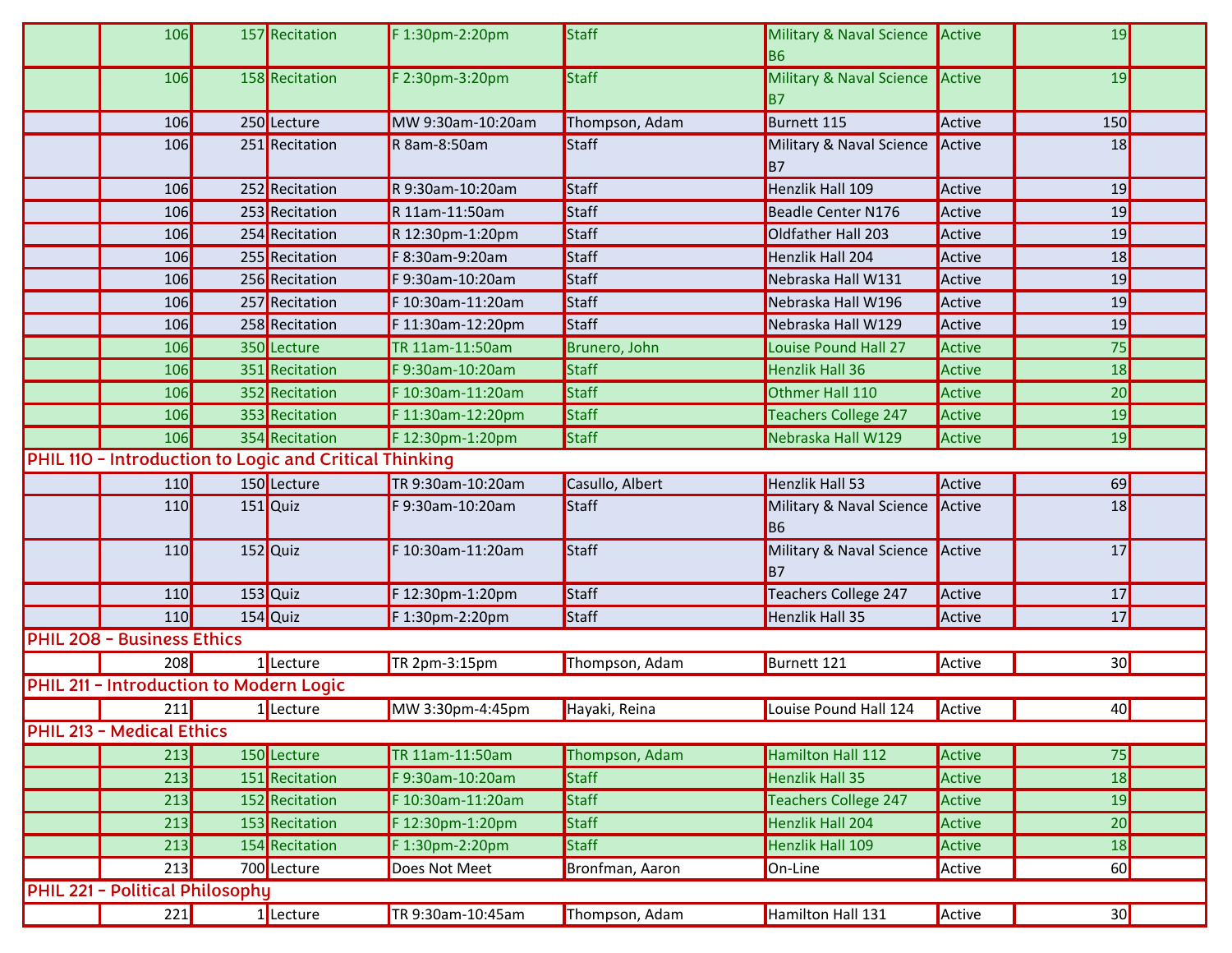|                                        | PHIL 231 - History of Philosophy (Ancient) |                                                 |                    |                  |                          |        |              |  |
|----------------------------------------|--------------------------------------------|-------------------------------------------------|--------------------|------------------|--------------------------|--------|--------------|--|
| 231                                    |                                            | 1 Lecture                                       | MWF 9:30am-10:20am | Ide, Harry       | Military & Naval Science | Active | 30           |  |
|                                        |                                            |                                                 |                    |                  | 203                      |        |              |  |
|                                        |                                            | PHIL 296 - Independent Study in Philosophy      |                    |                  |                          |        |              |  |
| 296                                    |                                            | 1 Independent                                   | Does Not Meet      | Staff            | No Room Assigned         | Active | 20           |  |
|                                        |                                            | Study                                           |                    |                  |                          |        |              |  |
| PHIL 317 - Philosophy of Science       |                                            |                                                 |                    |                  |                          |        |              |  |
| 317                                    |                                            | 1 Lecture                                       | TR 9:30am-10:45am  | Henderson, David | Oldfather Hall 303       | Active | 30           |  |
|                                        |                                            | PHIL 325 - Advanced Social Political Philosophy |                    |                  |                          |        |              |  |
| 325                                    |                                            | 1 Lecture                                       | TR 11am-12:15pm    | Van Roojen, Mark | Oldfather Hall 205       | Active | 30           |  |
| <b>PHIL 327 - Aesthetics</b>           |                                            |                                                 |                    |                  |                          |        |              |  |
| 327                                    |                                            | 1 Lecture                                       | TR 12:30pm-1:45pm  | Bronfman, Aaron  | Burnett 102              | Active | 30           |  |
|                                        |                                            | PHIL 396 - Independent Study in Philosophy      |                    |                  |                          |        |              |  |
| 396                                    |                                            | 1 Independent                                   | Does Not Meet      | Staff            | No Room Assigned         | Active |              |  |
|                                        |                                            | Study                                           |                    |                  |                          |        |              |  |
| PHIL 399 - Undergraduate Thesis        |                                            |                                                 |                    |                  |                          |        |              |  |
| 399                                    |                                            | 1 Independent                                   | Does Not Meet      | Staff            | No Room Assigned         | Active | 20           |  |
|                                        |                                            | Study                                           |                    |                  |                          |        |              |  |
|                                        |                                            | PHIL 399H - Honors Undergraduate Thesis         |                    |                  |                          |        |              |  |
| 399H                                   |                                            | 1 Independent                                   | Does Not Meet      | Staff            | No Room Assigned         | Active | 20           |  |
|                                        |                                            | Study                                           |                    |                  |                          |        |              |  |
|                                        |                                            | PHIL 400 - Undergraduate Seminar in Philosophy  |                    |                  |                          |        |              |  |
| 400                                    |                                            | 1 Lecture                                       | MWF 1:30pm-2:20pm  | Ide, Harry       | Teachers College 250     | Active | 19           |  |
| PHIL 409 - Theory of Knowledge         |                                            |                                                 |                    |                  |                          |        |              |  |
| 409                                    |                                            | 1 Lecture                                       | T 3:30pm-6:05pm    | Casullo, Albert  | Louise Pound Hall 308    | Active | 19 Also PHIL |  |
|                                        |                                            |                                                 |                    |                  |                          |        | 809-001      |  |
| PHIL 414 - Philosophy of Mind          |                                            |                                                 |                    |                  |                          |        |              |  |
| 414                                    |                                            | 1 Lecture                                       | W 3:30pm-6:05pm    | Mendola, Joseph  | Louise Pound Hall 308    | Active | 19 Also PHIL |  |
|                                        |                                            |                                                 |                    |                  |                          |        | 814-001      |  |
| <b>PHIL 486 - Philosophical Themes</b> |                                            |                                                 |                    |                  |                          |        |              |  |
| 486                                    |                                            | 1 Independent                                   | Does Not Meet      | Staff            | No Room Assigned         | Active | 15           |  |
|                                        |                                            | Study                                           |                    |                  |                          |        |              |  |
| PHIL 809 - Theory of Knowledge         |                                            |                                                 |                    |                  |                          |        |              |  |
| 809                                    |                                            | 1 Lecture                                       | T 3:30pm-6:05pm    | Casullo, Albert  | Louise Pound Hall 308    | Active | 19 See PHIL  |  |
|                                        |                                            |                                                 |                    |                  |                          |        | 409-001      |  |
| PHIL 814 - Philosophy of Mind          |                                            |                                                 |                    |                  |                          |        |              |  |
| 814                                    |                                            | 1 Lecture                                       | W 3:30pm-6:05pm    | Mendola, Joseph  | Louise Pound Hall 308    | Active | 19 See PHIL  |  |
|                                        |                                            |                                                 |                    |                  |                          |        | 414-001      |  |
| PHIL 886 - Philosophical Themes        |                                            |                                                 |                    |                  |                          |        |              |  |